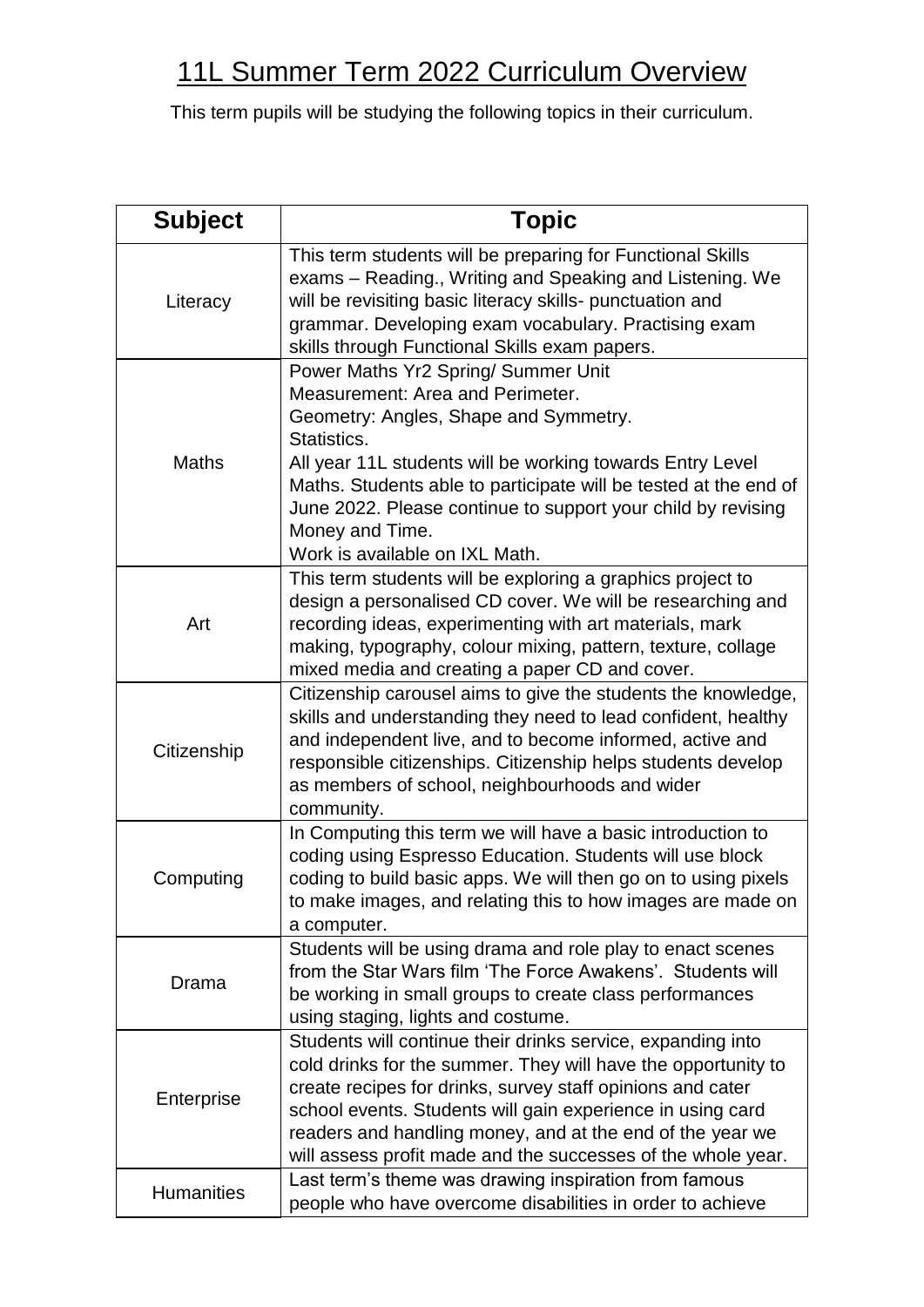## 11L Summer Term 2022 Curriculum Overview

This term pupils will be studying the following topics in their curriculum.

|              | incredible feats. This term, we will be looking at famous<br>scientists and inventors, male and female and from a range of<br>backgrounds and ethnicity.                                                                                                                                                                                                                                                                                                                                                                                                                                                                              |
|--------------|---------------------------------------------------------------------------------------------------------------------------------------------------------------------------------------------------------------------------------------------------------------------------------------------------------------------------------------------------------------------------------------------------------------------------------------------------------------------------------------------------------------------------------------------------------------------------------------------------------------------------------------|
| <b>Music</b> | Term 3 subject is 'Melody'. Students have so far covered<br>'Rhythm and Beats' in term 1 and 'Chords and playing as a<br>Group' in Term 2. This term, students will be concentrating on<br>using individual notes to both improvise freely and learn<br>structured famous tunes. They will use a combination of<br>virtual electronic simulated instruments plugged into the class<br>PA system as well as keyboards, guitars, xylophones and<br>even a theremin (think of the Doctor Who theme song). They<br>will also use a colour code system in order to begin reading<br>music and follow structure.                            |
| <b>PE</b>    | Students will continue to take part in using the fitness<br>equipment, recording & analysing, healthy eating and life<br>style.<br>Students will continue to learn about understanding the body<br>and health basic knowledge – accurately locating and naming<br>major organs, muscles and explaining in some detail how the<br>body feels during/ reacts during exercise.<br>They will continue with their Young Leaders Award,<br>developing and leading PE sessions with their peers and<br>analysing performances.                                                                                                               |
| <b>PSHE</b>  | Module-Health and wellbeing -Drugs, alcohol and<br>tobacco<br>Students will be developing their understanding and exploring<br>the difference between legal and illegal drugs.<br>They will be identifying some common legal drugs -nicotine<br>and alcohol and show an awareness of what effects of<br>alcohol on our body. Know what alcohol and harmful<br>substances are. Show awareness of bad habits.<br>Recognise that there are laws surrounding the use of legal<br>drugs and that some drugs are illegal to own, use and give to<br>others. Identify when, why and how to ask for help in relation<br>to drugs and alcohol. |
| Science      | Students will be continuing their Edexcel Entry level Science<br>assignments and tests. The first topic will be learning about<br>Forces, movement and energy. This is a Physics based topic<br>and will involve lots of investigative experiments. Science<br>recommends the BBC website. It is a great resource for<br>learning about Science. Here is the web address<br>www.bbc.co.uk/education. They can also go to<br>www.educationcity.com for more homework tasks and<br>learning.                                                                                                                                            |